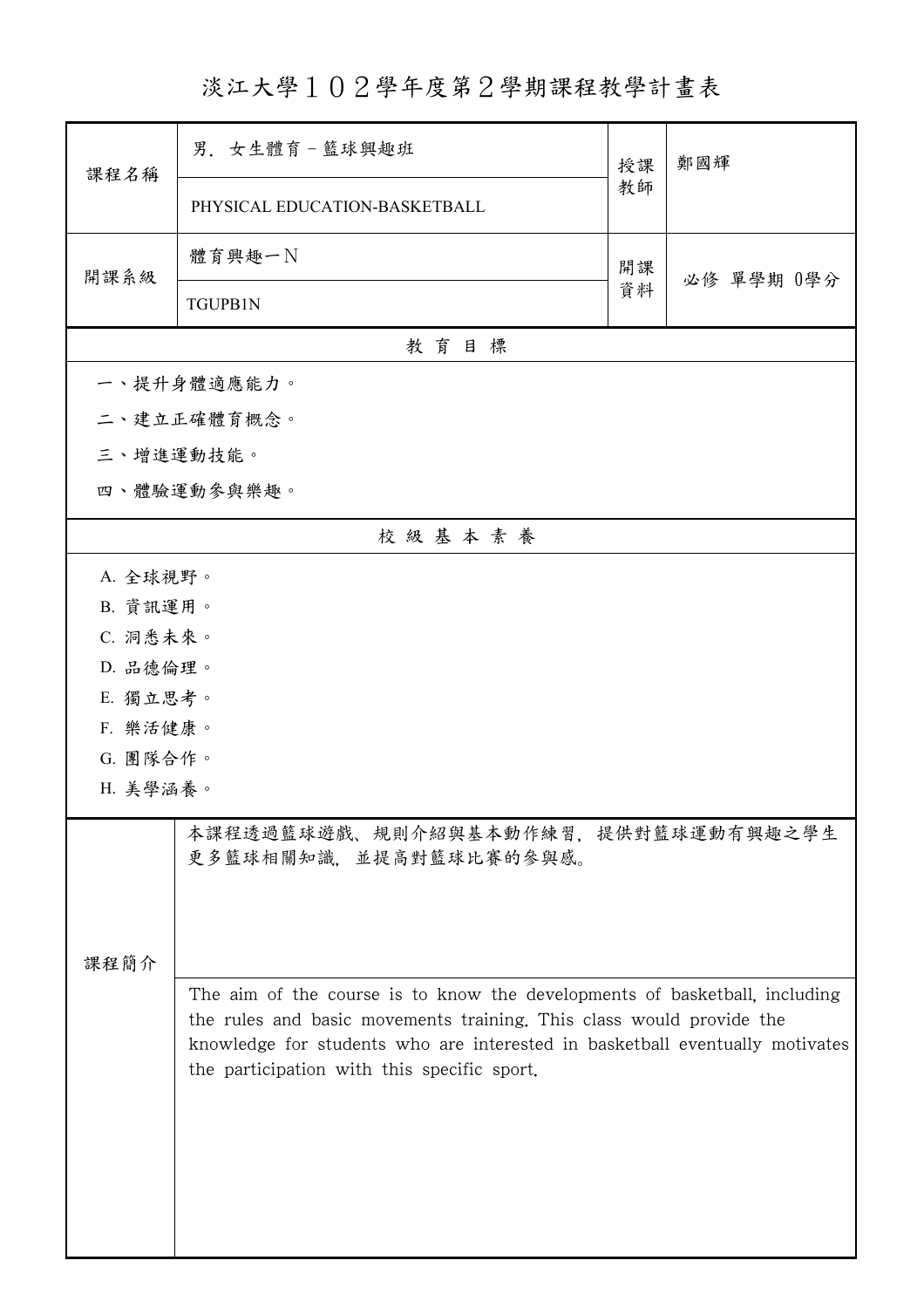本課程教學目標與目標層級、校級基本素養相關性

一、目標層級(選填): (一)「認知」(Cognitive 簡稱C)領域:C1 記憶、C2 瞭解、C3 應用、C4 分析、 C5 評鑑、C6 創造 (二)「技能」(Psychomotor 簡稱P)領域:P1 模仿、P2 機械反應、P3 獨立操作、 P4 聯結操作、P5 自動化、P6 創作 (三)「情意」(Affective 簡稱A)領域:A1 接受、A2 反應、A3 重視、A4 組織、 A5 內化、A6 實踐

二、教學目標與「目標層級」、「校級基本素養」之相關性:

 (一)請先將課程教學目標分別對應前述之「認知」、「技能」與「情意」的各目標層級, 惟單項教學目標僅能對應C、P、A其中一項。

 (二)若對應「目標層級」有1~6之多項時,僅填列最高層級即可(例如:認知「目標層級」 對應為C3、C5、C6項時,只需填列C6即可,技能與情意目標層級亦同)。

 (三)再依據所訂各項教學目標分別對應其「校級基本素養」。單項教學目標若對應 「校級基本素養」有多項時,則可填列多項「校級基本素養」。 (例如:「校級基本素養」可對應A、AD、BEF時,則均填列。)

| 序              |                              |                                                                                                      | 相關性            |             |  |
|----------------|------------------------------|------------------------------------------------------------------------------------------------------|----------------|-------------|--|
| 號              | 教學目標(中文)                     | 教學目標(英文)                                                                                             | 目標層級           | 校級基本素養      |  |
| $\mathbf{1}$   | 瞭解籃球運動發展沿革、規則與演<br>進歷程       | Understand the history, rules<br>and the developments of the<br>game.                                | C2             | EF          |  |
| 2              | 增進學生對籃球運動之興趣                 | Motivates the interests for<br>basketball.                                                           | A <sub>5</sub> | <b>DEF</b>  |  |
| $\overline{3}$ | 學習籃球各項基本動作,提升技能              | Develop the basic movements<br>and enhance athletic skills of<br>basketball.                         | <b>P5</b>      | EF          |  |
| $\overline{4}$ | 學習籃球運動比賽之小組合作觀念              | Co-operate with the team<br>during the games and<br>understand the importance of<br>team-work        | <b>P6</b>      | <b>EFG</b>  |  |
| 5 <sup>5</sup> | 學習如何參與比賽                     | Learn how to participate in<br>the game.                                                             | <b>P6</b>      | <b>DEFG</b> |  |
| 6              | 能欣賞籃球技能表現, 並培養分析<br>比賽的能力    | Be able to enjoy sporting<br>events, and cultivate the<br>ability to analysis sports<br>competition. | A6             | <b>EFH</b>  |  |
| 教學目標之教學方法與評量方法 |                              |                                                                                                      |                |             |  |
| 序<br>號         | 教學目標                         | 教學方法                                                                                                 | 評量方法           |             |  |
| $\mathbf{1}$   | 瞭解籃球運動發展沿革、規則與演 講述、討論<br>進歷程 |                                                                                                      | 上課表現           |             |  |
| $\overline{2}$ | 增進學生對籃球運動之興趣                 | 討論、賞析                                                                                                | 上課表現           |             |  |
| $\overline{3}$ | 學習籃球各項基本動作, 提升技能 講述、實作       |                                                                                                      | 實作             |             |  |
| $\overline{4}$ | 學習籃球運動比賽之小組合作觀念              | 講述、討論、實作                                                                                             | 實作、上課表現        |             |  |
| 5 <sup>5</sup> | 學習如何參與比賽                     | 討論、模擬、實作                                                                                             | 實作、上課表現        |             |  |
| 6              | 能欣賞籃球技能表現, 並培養分析 賞析<br>比賽的能力 |                                                                                                      | 上課表現           |             |  |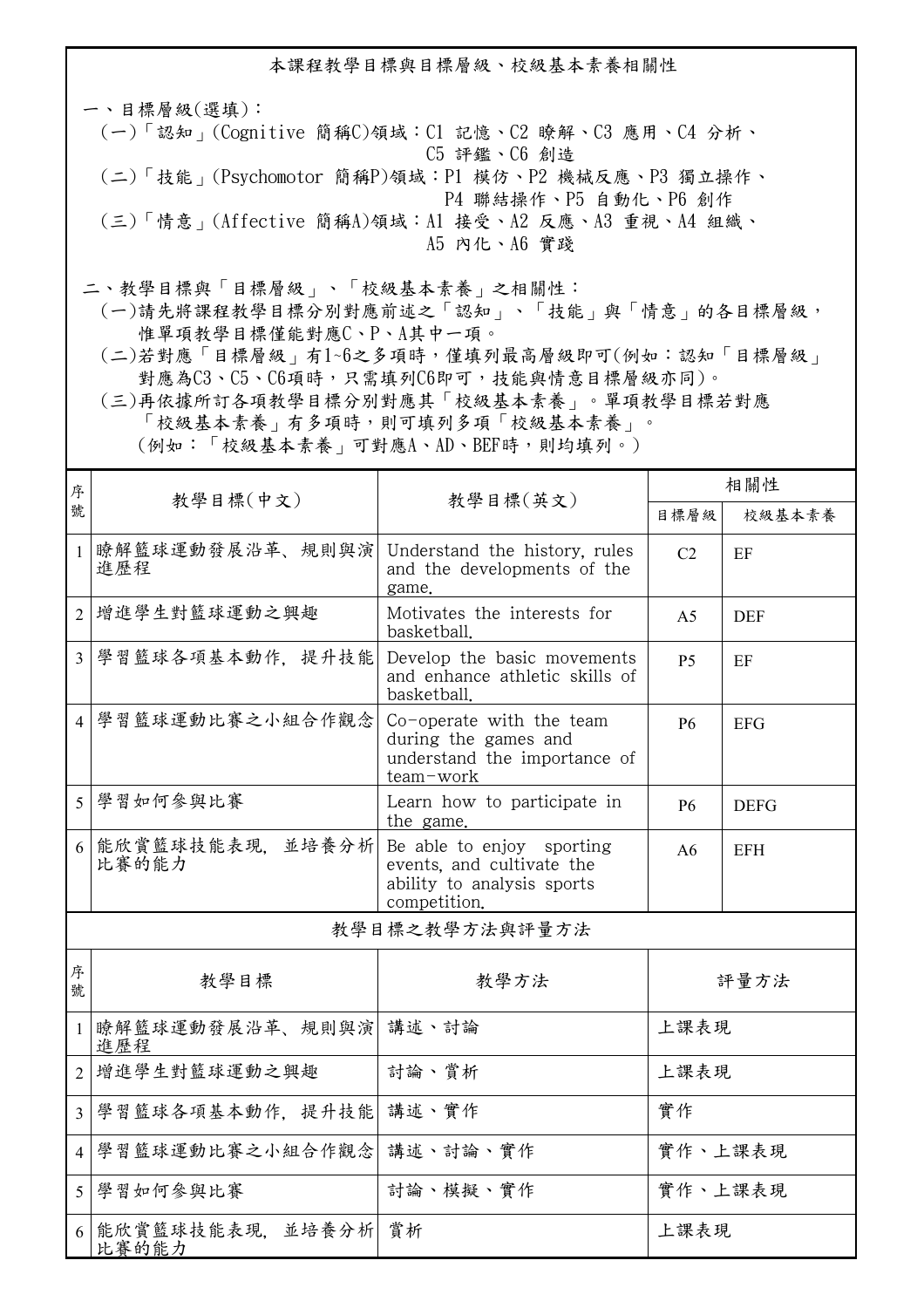| 授課進度表          |                            |                                                                                |    |  |
|----------------|----------------------------|--------------------------------------------------------------------------------|----|--|
| 週<br>文         | 日期起訖                       | 内 容 (Subject/Topics)                                                           | 備註 |  |
|                | $103/02/17$ ~<br>103/02/23 | 1.上課規定事項 2.課程進度說明                                                              |    |  |
| $\overline{2}$ | $103/02/24$ ~<br>103/03/02 | 1.基本動作步法練習 2.分組                                                                |    |  |
| 3              | $103/03/03$ ~<br>103/03/09 | 1.運球動作要領介紹與練習                                                                  |    |  |
| 4              | $103/03/10$ ~<br>103/03/16 | 1.傳接球基本動作介紹與練習                                                                 |    |  |
| 5              | $103/03/17$ ~<br>103/03/23 | 1.個人防守觀念介紹與練習                                                                  |    |  |
| 6              | $103/03/24$ ~<br>103/03/30 | 1.團隊防守觀念介紹與練習                                                                  |    |  |
|                | $103/03/31$ ~<br>103/04/06 | 1.個人進攻動作要領介紹與練習                                                                |    |  |
| 8              | $103/04/07$ ~<br>103/04/13 | 1.團隊進攻動作要領介紹與練習                                                                |    |  |
| 9              | $103/04/14$ ~<br>103/04/20 | 1.團隊進攻動作要領介紹與練習2                                                               |    |  |
| 10             | $103/04/21$ ~<br>103/04/27 | 期中考試週                                                                          |    |  |
| 11             | $103/04/28$ ~<br>103/05/04 | 1.位置分配及戰術介紹與練習                                                                 |    |  |
| 12             | $103/05/05$ ~<br>103/05/11 | 1.戰術介紹與練習                                                                      |    |  |
| 13             | $103/05/12$ ~<br>103/05/18 | 1.戰術介紹與練習2                                                                     |    |  |
| 14             | $103/05/19$ ~<br>103/05/25 | 1.籃球規則裁判實作與練習                                                                  |    |  |
| 15             | $103/05/26$ ~<br>103/06/01 | 1.籃球規則裁判實作與練習2                                                                 |    |  |
| 16             | $103/06/02$ ~<br>103/06/08 | 1.分組比賽                                                                         |    |  |
| 17             | $103/06/09$ ~<br>103/06/15 | 1.分組比賽                                                                         |    |  |
| 18             | $103/06/16$ ~<br>103/06/22 | 期末考試週                                                                          |    |  |
| 修課應<br>注意事項    |                            | 1. 需穿著運動服裝及球鞋。<br>2. 請假請依學校規定辦理:(1)曠課6節者, 予以扣考(2)缺課總時數達該科授課時<br>數1/3時學期成績以零分計算 |    |  |
| 教學設備<br>(無)    |                            |                                                                                |    |  |
| 教材課本           |                            |                                                                                |    |  |
|                | 參考書籍                       |                                                                                |    |  |
|                |                            |                                                                                |    |  |